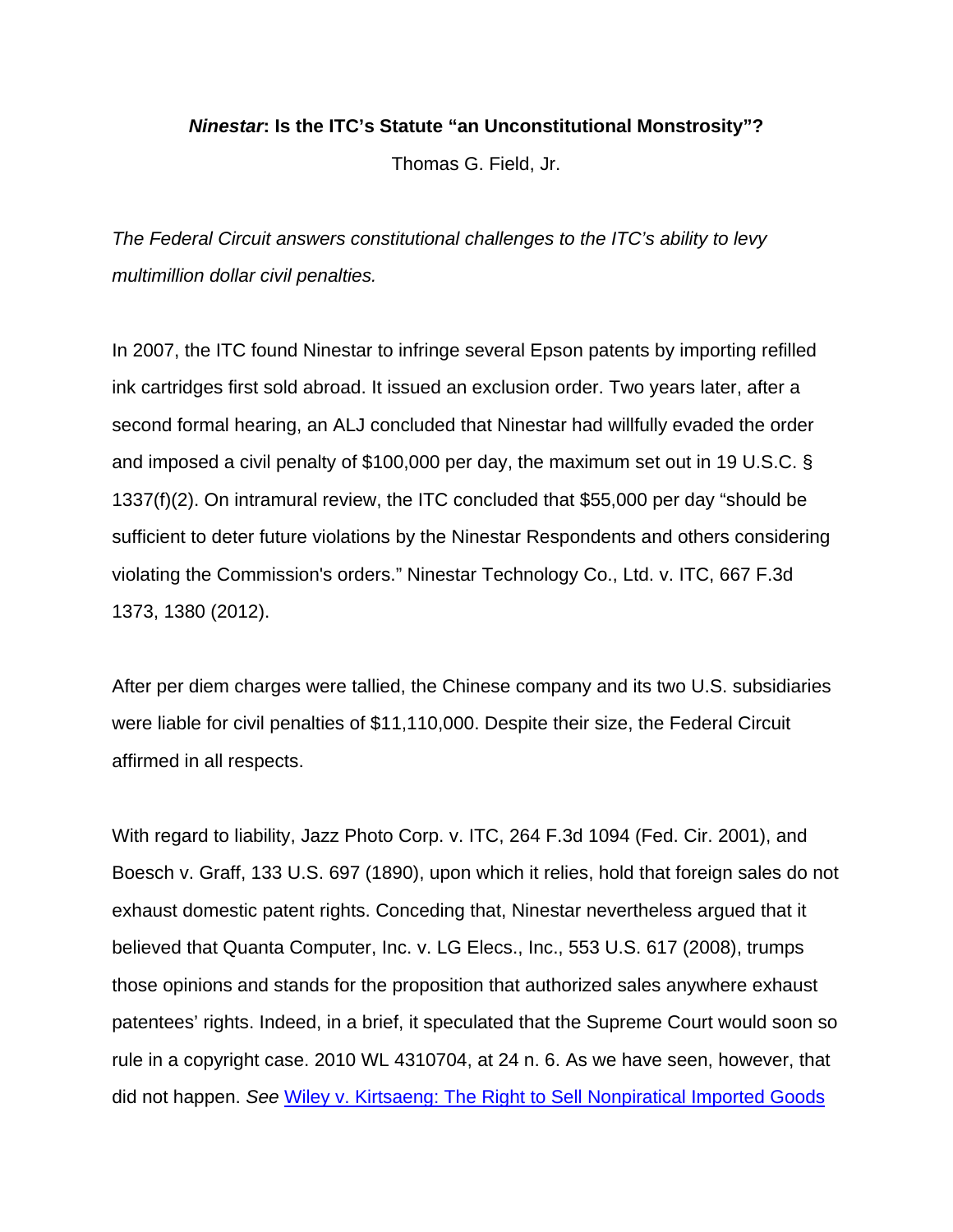(2012).

Moreover, the Federal Circuit has since ruled that *Quanta* has no bearing on whether rights are exhausted by sales first made abroad. Fujifilm Corp. v. Benun, 605 F.3d 1366, 1371 (Fed. Cir. 2010). *Ninestar* therefore upholds the ITC's finding that its earlier order had been "violated with knowledge and in bad faith." 667 F.3d at 1339. Given that, the court finds the amount of the penalty to be reasonable. *Id*. at 1380. It also finds the parties to be jointly and severally liable. *Id*. at 1382.

To this point, the opinion seems unremarkable. Some may be startled, however, by the resolution of remaining issues. They center on constitutional concerns raised for the first time in the Federal Circuit.

The first question is whether they should be considered at all. Ninestar did not air them before the ITC "because the Commission has no authority to declare its governing statute unconstitutional." It is best to make a record, but courts usually find that explanation acceptable. "A reviewing court may [] set aside agency action that is 'patently in excess of [the agency's] authority,' and may in some cases consider arguments that it would have been futile to raise before the agency." Washington Ass'n for Television and Children v. FCC, 712 F.2d 677, 682 (D.C. Cir. 1983) (notes omitted). Without citing such practices or explicitly accepting Ninestar's excuse, the court nevertheless considers its arguments, noting, "constitutional challenges should not be deemed waived when they relate to the foundations of governmental process." 667 F.3d at 1382.

The court then considers an argument that, if for no other reason than the inability to provide a jury trial, an entity such as the ITC "cannot be assigned authority to issue a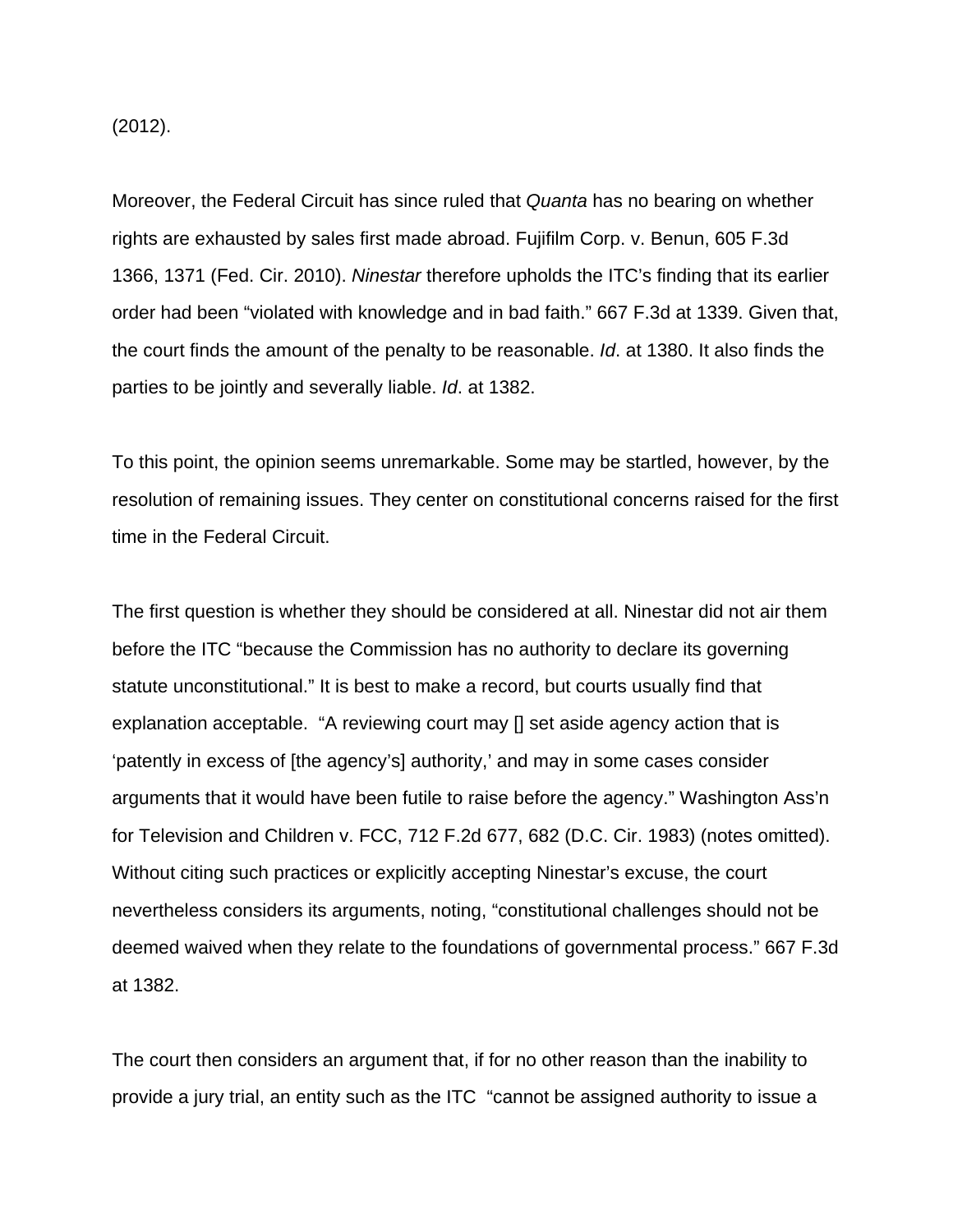punitive penalty for violation of an administrative order." *Id*. More narrowly it considers whether the penalty offends the Sixth Amendment and would warrant use of other "safeguards to which criminal defendants are entitled." *Id*. Section 1137(f)(2), however, reads in relevant part, "Any person who violates an order… shall forfeit and pay to the United States a *civil* penalty…" (emphasis added). Refusing to regard that penalty as criminal, the court finds "only the clearest proof" adequate to "override legislative intent and transform what has been denominated a civil remedy into a criminal penalty. We do not discern such proof in this case." *Id*. at 1383-84 (citing U.S. v. Ward, 448 U.S. 242, 249 (1980)).

Alternatively, Ninestar argued that it was entitled to a jury trial under the Seventh Amendment. Calling the ITC's enabling legislation "an unconstitutional monstrosity," it asked the court to "strike down the ability of the ITC to impose financial punishments on those who violate their orders." *Id*. at 1383. The court begins to answer that argument by quoting Granfinanciera, S.A. v. Nordberg, 492 U.S. 33, 55 n. 10 (1989): "Those cases in which Congress may decline to provide jury trials are ones involving statutory rights that are integral parts of a public regulatory scheme and whose adjudication Congress has assigned to an administrative agency or specialized court of equity." 667 F.3d at 1384 (external quotation marks omitted).

Turning to the ITC specifically, the court quotes Akzo N.V. v. ITC, 808 F.2d 1471, 1488 (Fed.Cir.1986): "Although it is true that private rights may be affected by section 337 determinations, the thrust of the statute is directed toward the protection of the public interest from unfair trade practices in international commerce." 667 F.3d at 1384 (external quotation marks omitted). Indeed, although possible injury to Epson was said to be a consideration in assessing the penalty, *id*. at 1380, it received no unique benefit. Rather, the threat of significant penalties serves the interests of all who could be